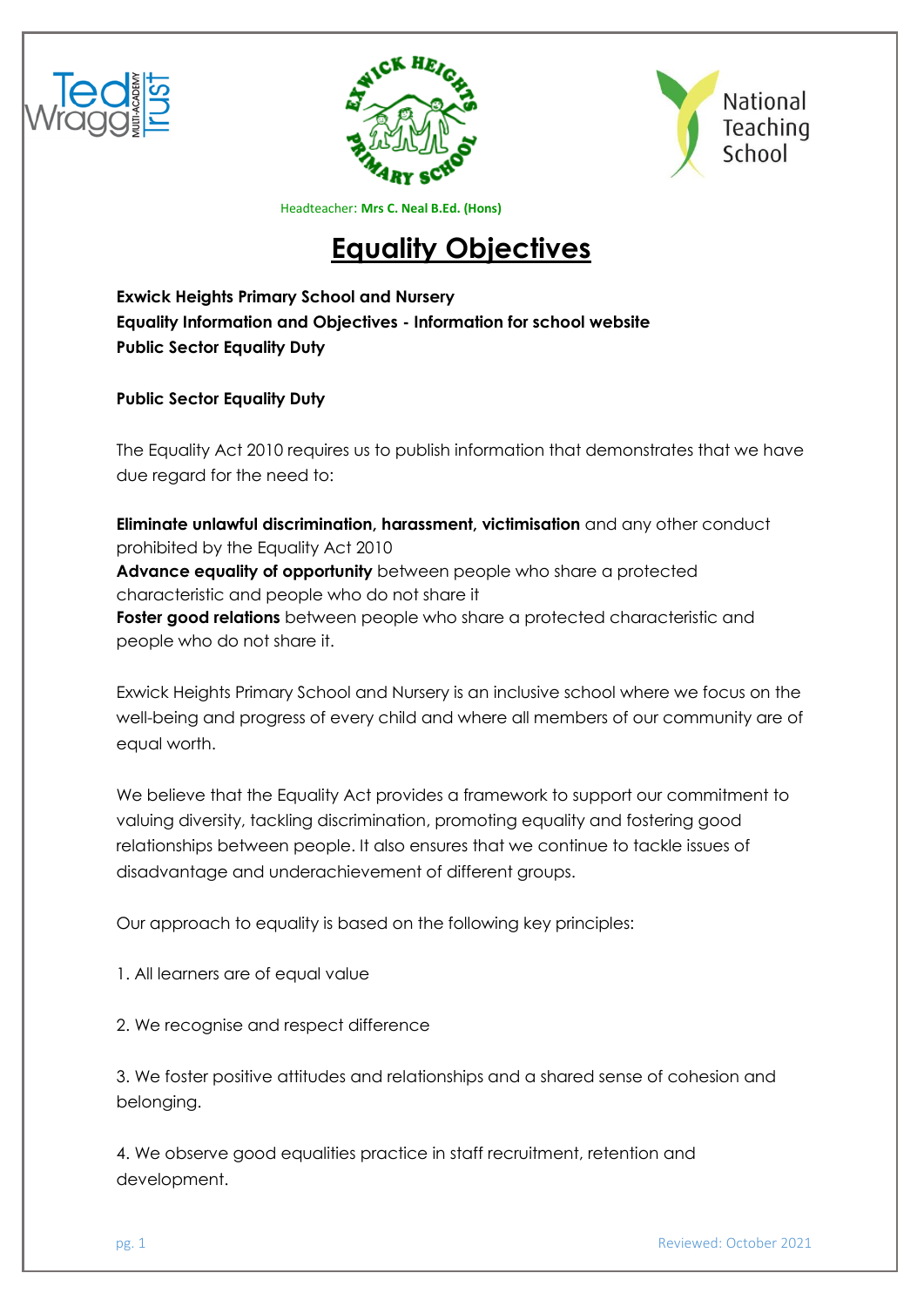





5. We aim to reduce and remove inequalities and barriers that already exist.

6. We have the highest expectations of all our children.

# **Equality Information**

Number of pupils on roll at the school: 575 Age of pupils: 3 to 11

# **Information on pupils by protected characteristics**

The Equality Act 2010 protects people from discrimination on the basis of protected characteristics. Every person has several of the protected characteristics, so the Act protects everyone against unfair treatment.

In order to ensure that all pupils are protected from discrimination, the school collects information on protected characteristics.

### **Information on other groups of pupils**

In addition to pupils with protected characteristics, we gather further information on the following groups of pupils: Pupils eligible for Free School Meals (FSM) Pupils with Special Educational Needs (SEN) Disadvantaged group Pupils with English as an Additional Language (EAL) Young carers Looked after children Other vulnerable groups It may be possible to identify individuals from the information provided when the number of pupils with a particular characteristic is low and the information is sensitive personal information. In these cases we have indicated this by an asterisk\*.

**Gender:** 52% male, 48% female **Pupils eligible for Free School Meals (FSM):** 15% **Pupils with Special Educational Needs (SEN)** 10.6% **Pupils with English as an Additional Language (EAL):** 10.2% **Looked after children:** 0%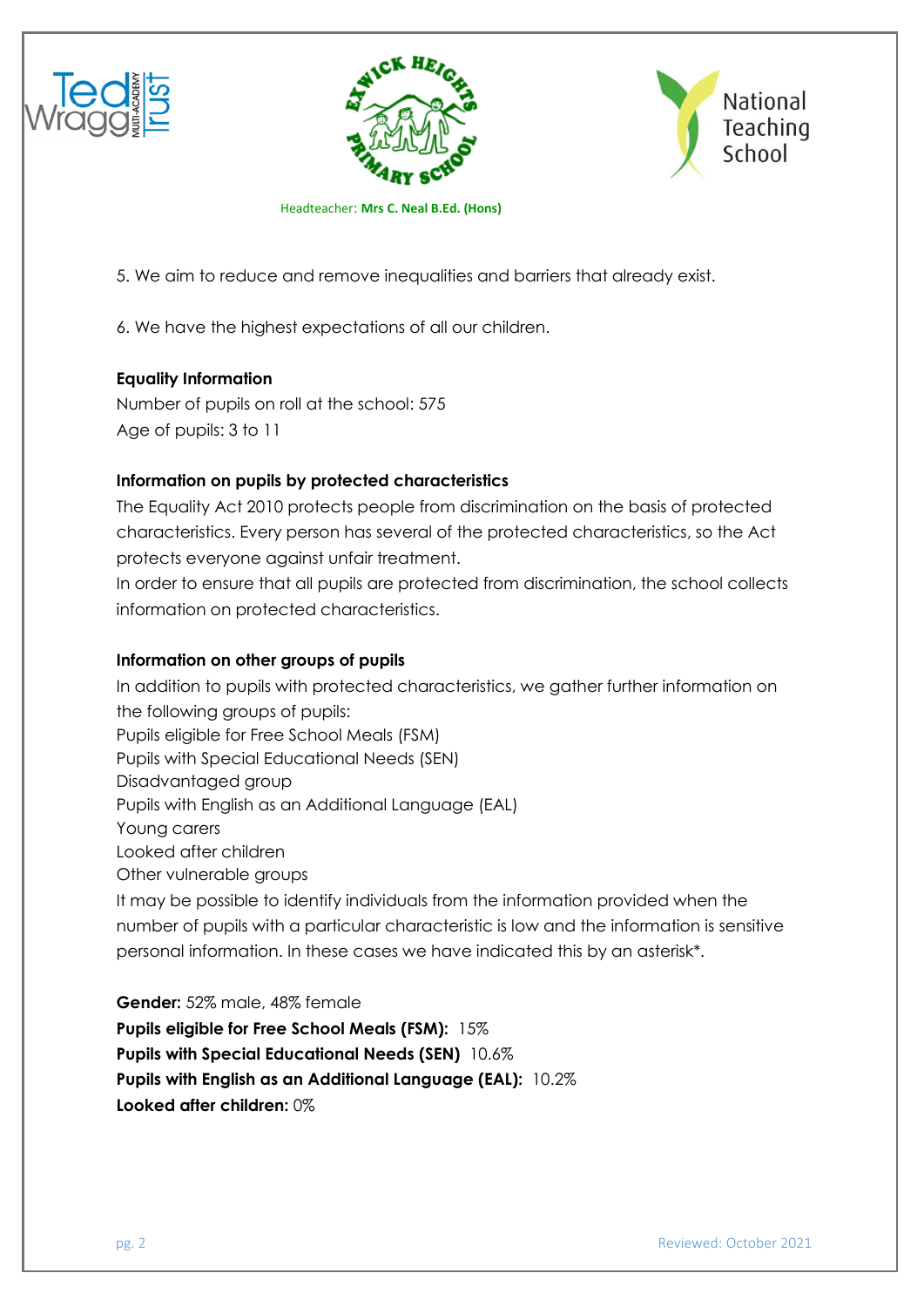





Through rigorous tracking and monitoring of individuals and of all the groups of children, including progress and attainment, and by providing equal opportunities to access the curriculum and activities, we aim to ensure that any gap in attainment for pupils within any of the above different groups is removed, or at least remains less than the gap nationally.

# **Eliminating discrimination and other conduct that is prohibited by the Act**

The information provided here aims to demonstrate that we give careful consideration to equality issues in everything that we do at Exwick Heights Primary School. 'Due regard' ensures that we work towards eliminating discrimination, harassment and victimisation and other conduct that is prohibited by the Equality Act. We are committed to working for equality for all our staff, parents/carers and children to meet our duties under the Equality Act 2010.

We eliminate discrimination by:

Adoption of the single Equality Scheme

 Our behaviour policy ensures that all children feel safe at school and addresses prejudicial bullying

Reporting, responding to and monitoring all racist incidents

 Regularly monitoring the curriculum to ensure that the curriculum meets the needs of our pupils and that it promotes respect for diversity and challenges negative stereotyping

 Teaching is of the highest quality to ensure children reach their potential and all pupils are given equal entitlement to success

 Tracking pupil progress to ensure that all children make rapid progress, and intervening when necessary

 Ensuring that all pupils have the opportunity to access extra-curricular provision Listening to and monitoring views and experiences of pupils and adults to evaluate the effectiveness of our policies and procedures.

# **Advancing equality of opportunity between people who share a protected characteristic and people who do not share it**

We advance equality of opportunity by:

- Using the information we gather to identify underachieving groups or individuals and plan targeted intervention
- Ensuring participation of parents/carers and pupils in school development
- Listening to parents/carers
- Listening to pupils at all times